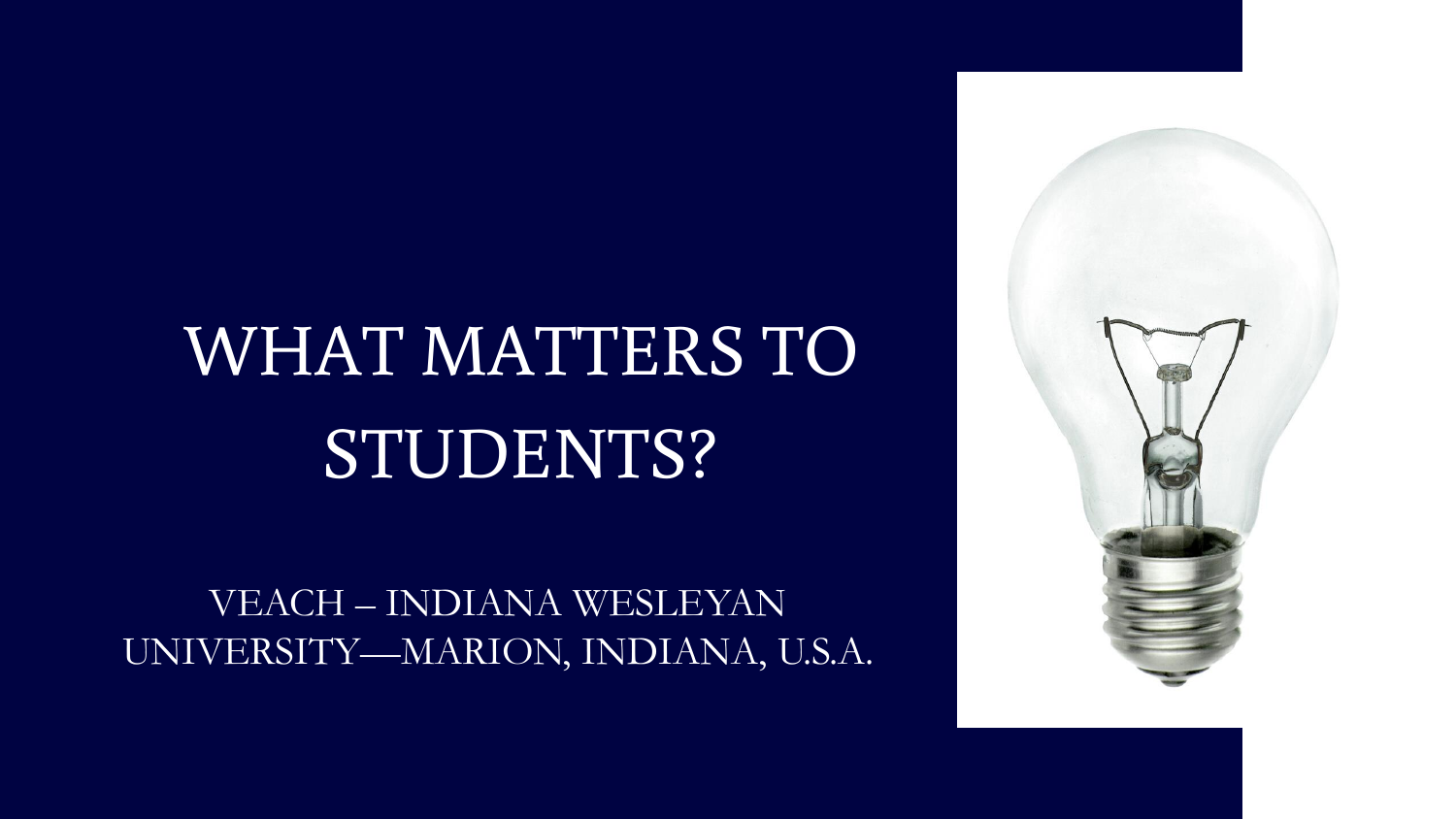## "What Matters to Students?"

GOOD CURRICULUM TECHNOLOGY CUTTING-EDGE EDUCATIONAL RESOURCES GETTING "A" GRADES ANIMATIONS GAMING PERTINENT ASSIGNMENTS

# **STUDENTS?** TO WHAT MATTERS

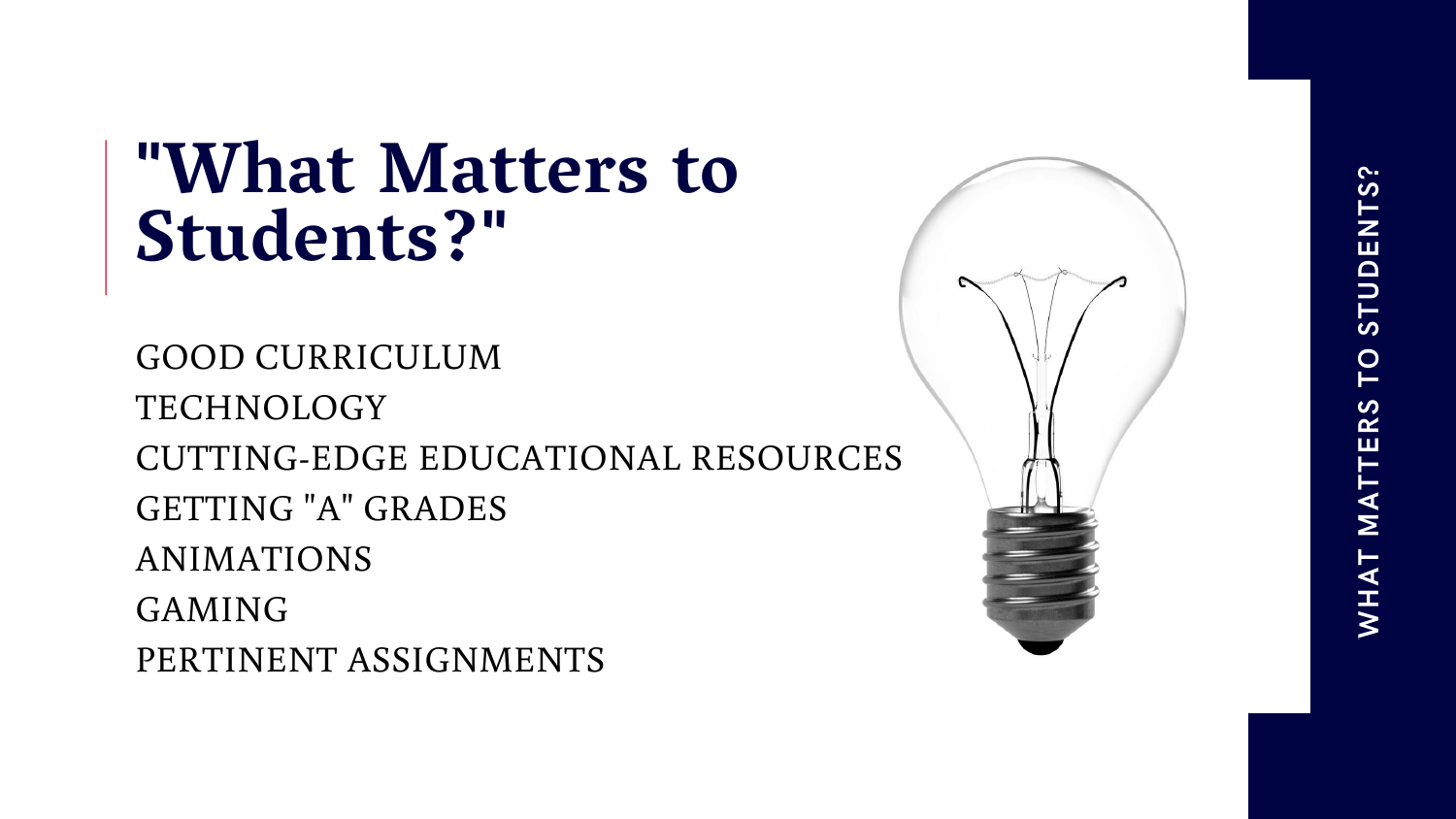## End of Course Survey

EVERY STUDENT IN EVERY COURSE HAS THE OPPORTUNITY TO COMPLETE AN END OF COURSE (EOC) SURVEY.

QUANTITATIVE RESULTS ARE USED BY PROGRAM DIRECTORS AS A MEASURE OF STUDENT SATISFACTION WITH BOTH THE CURRICULUM AND THE FACULTY.

STUDENTS ALSO SUBMIT NARRATIVE COMMENTS IN AN OPEN COMMENT FIELD.

# **STUDENTS?** PO WHAT MATTERS

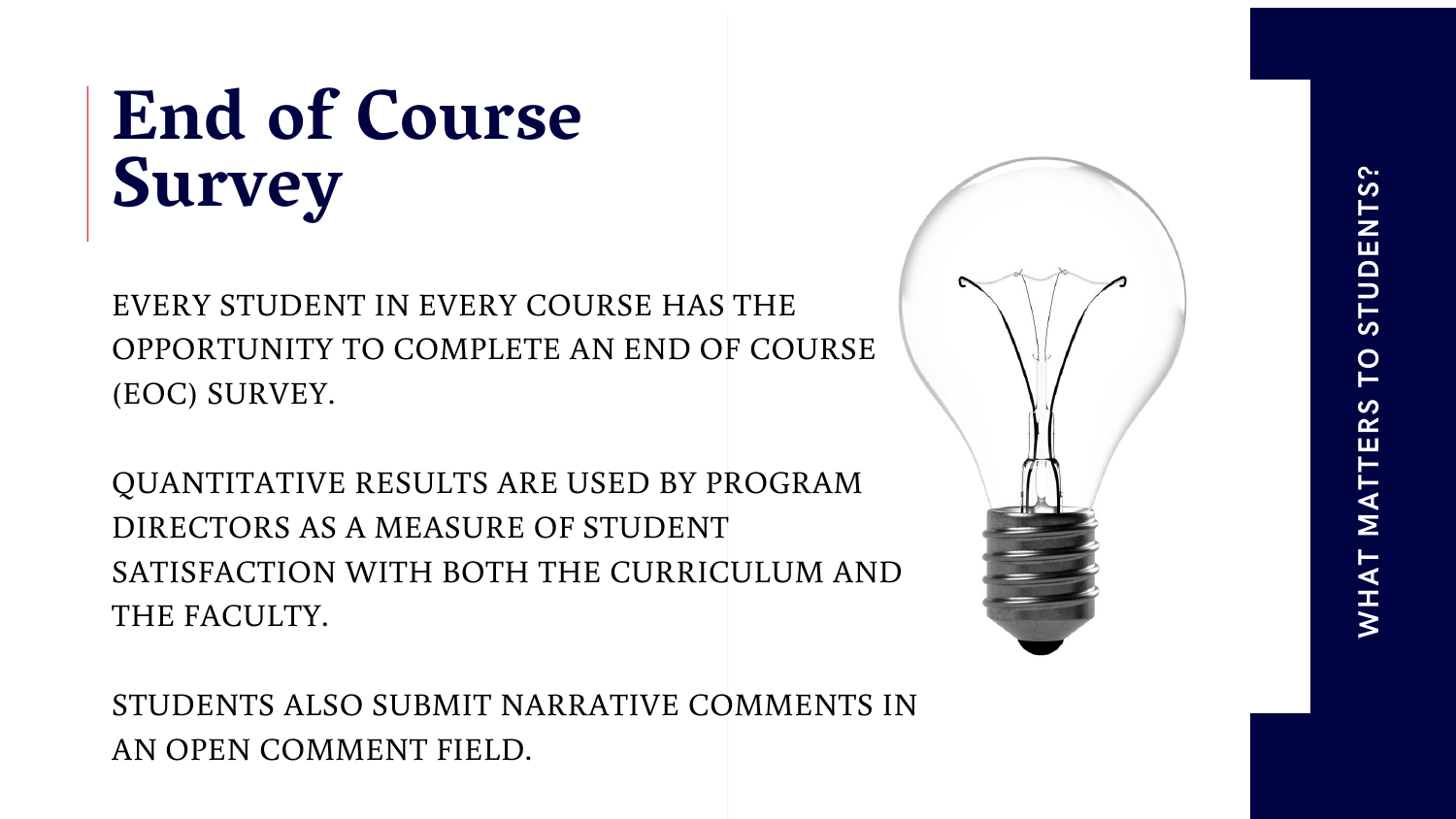## Sample Comments

Dr. B. was great at providing feedback and encouraging words. This course has definitely opened my eyes and changed my life for the better.

No feedback on papers or voice recordings, how can one improve?

Dr. Q is an excellent instructor. Her responses are always timely and her grading is fair.

# WHAT MATTERS TO STUDENTS?

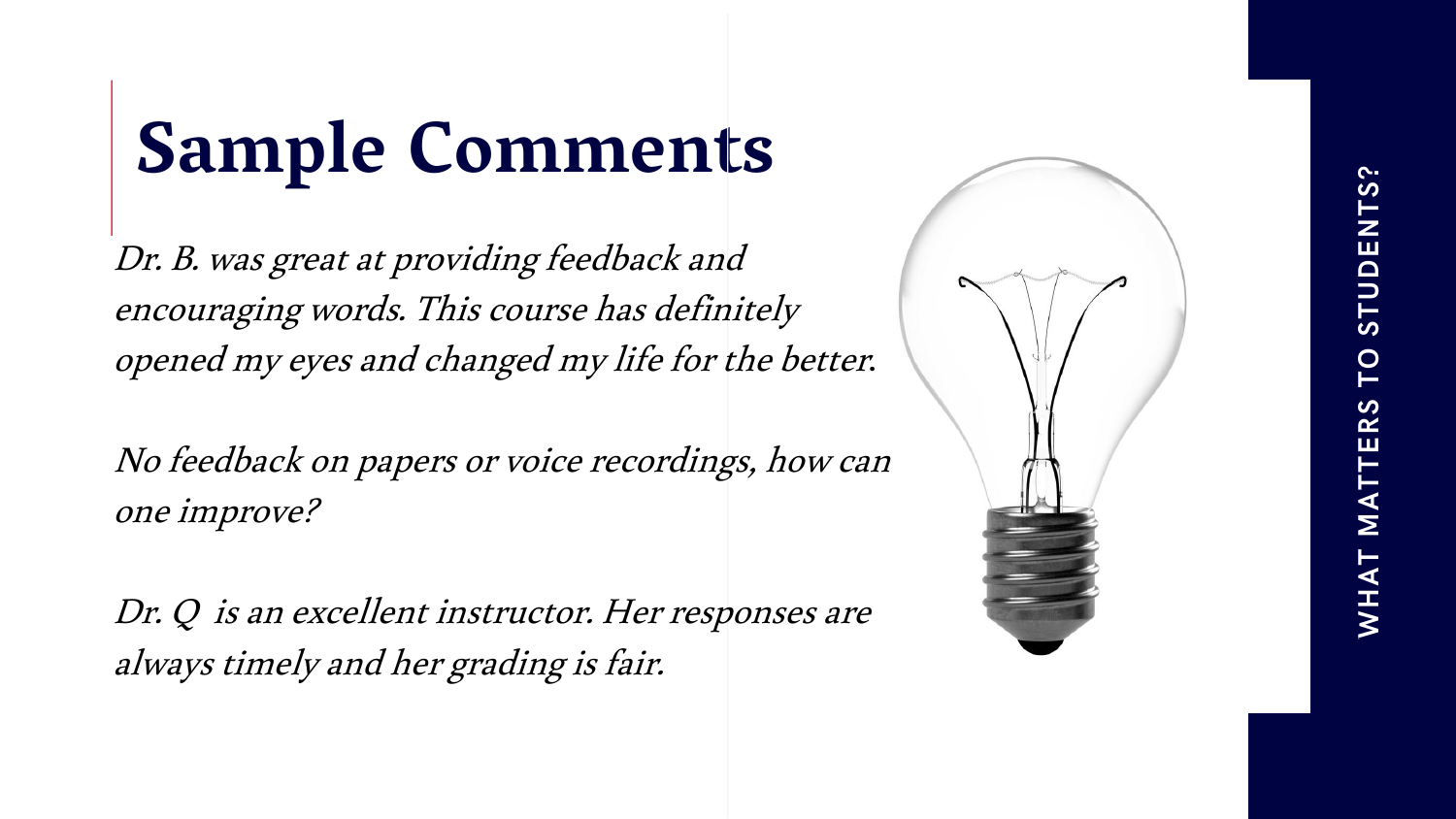## 25,000 Survey Responses

### Liberal Arts Business Behavioral Sciences Education









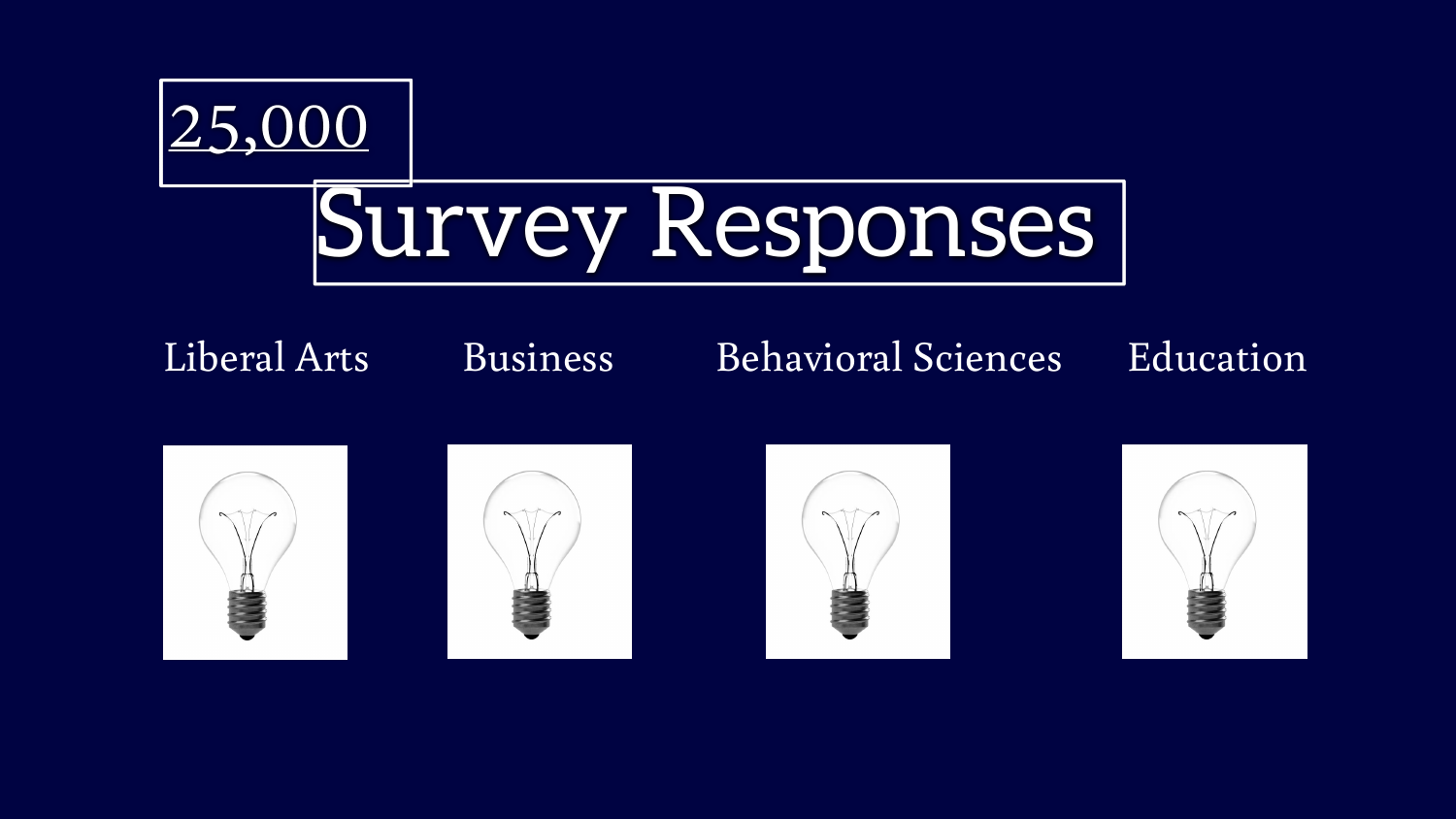## *Liberal Arts*

- **FEEDBACK: 532 COMMENTS**
- **PRESENCE: 149 COMMENTS**
- **COURSE LOAD: 127 COMMENTS**

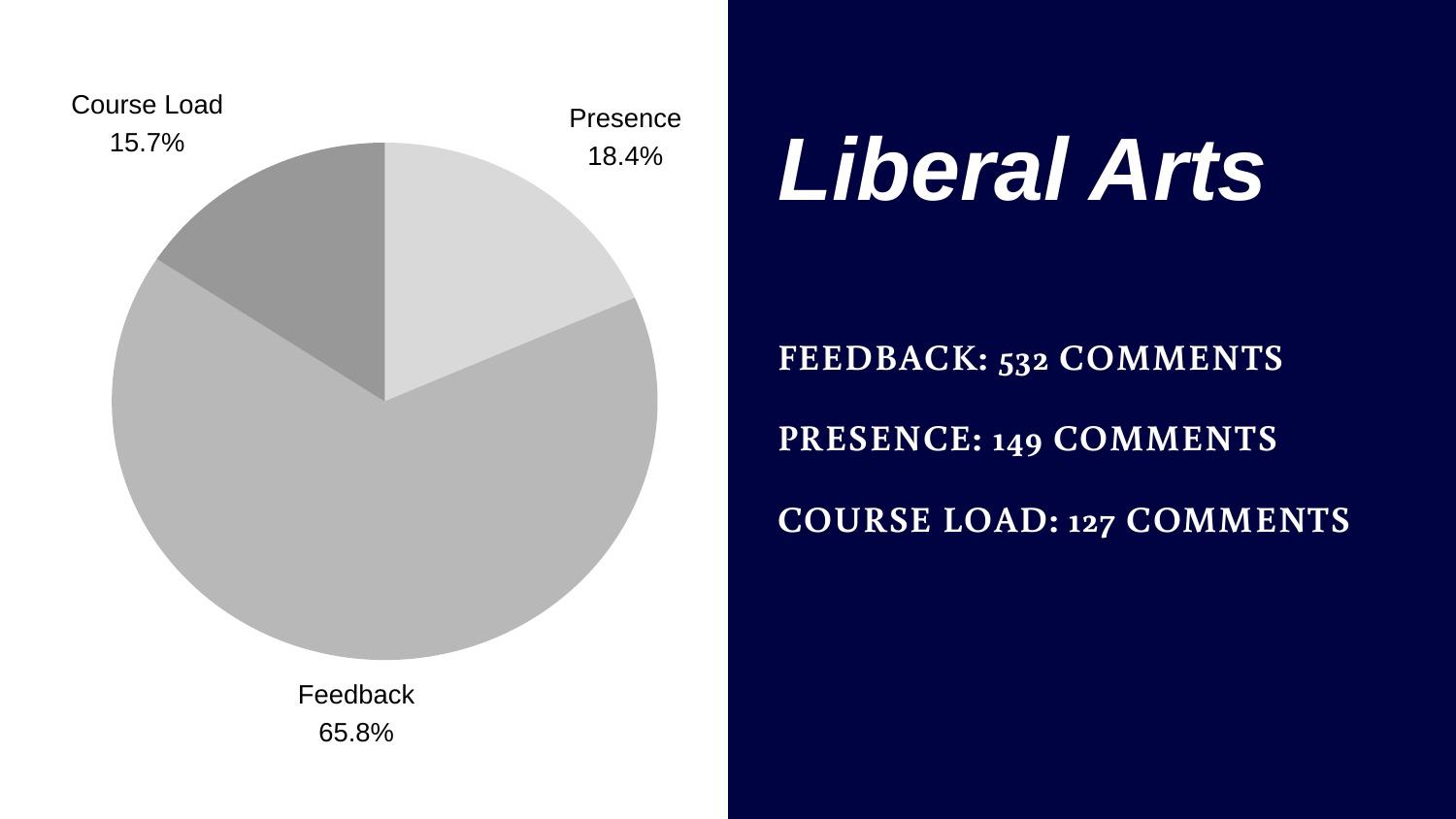## *Business*

**CURRICULUM: 1172 RESPONSES FEEDBACK: 482 RESPONSES GRADING: 198 RESPONSES**

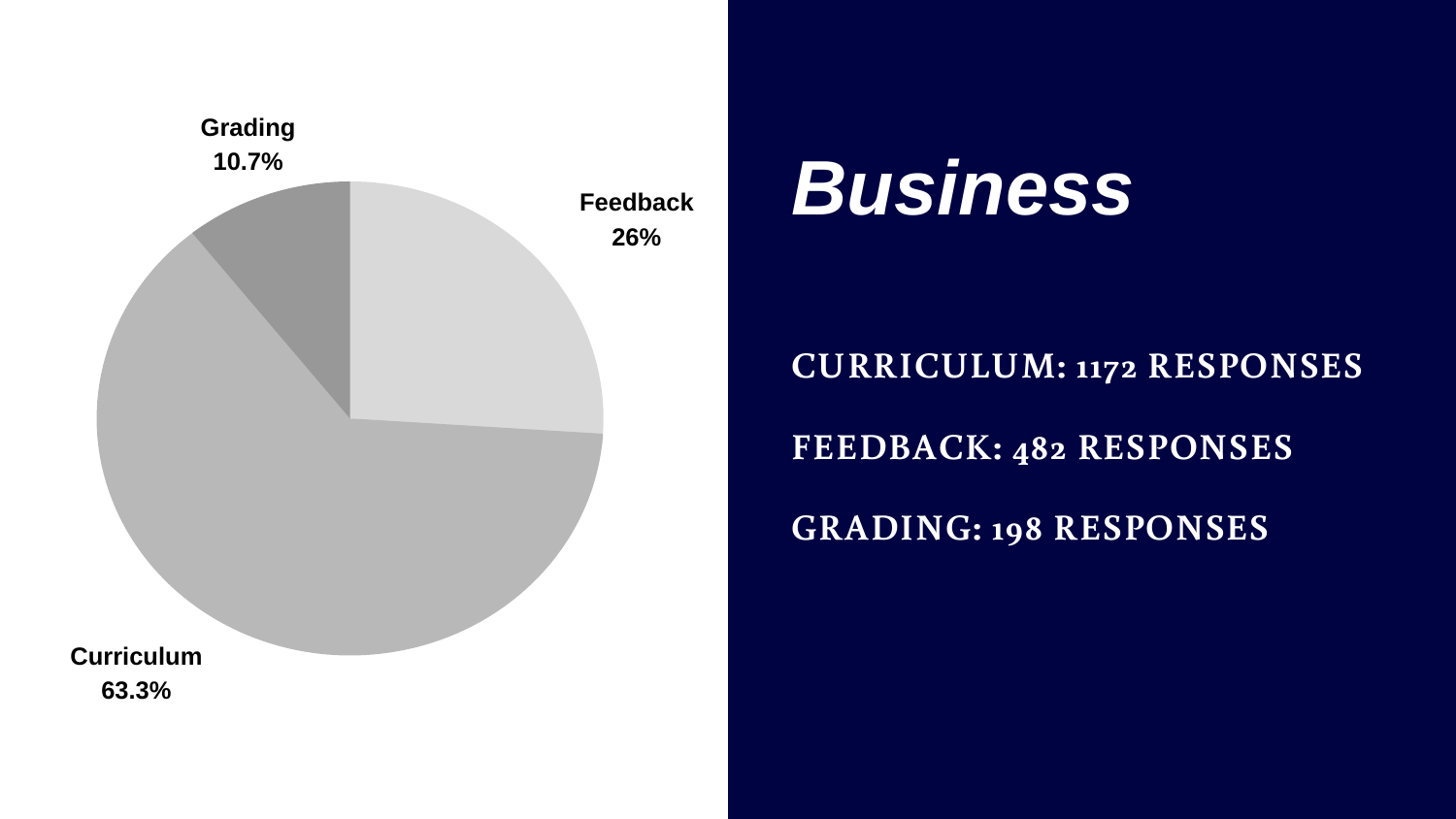## *Behavioral Sciences*

**FEEDBACK: 405 RESPONSES CURRICULUM: 357 RESPONSES GRADING: 56 RESPONSES**

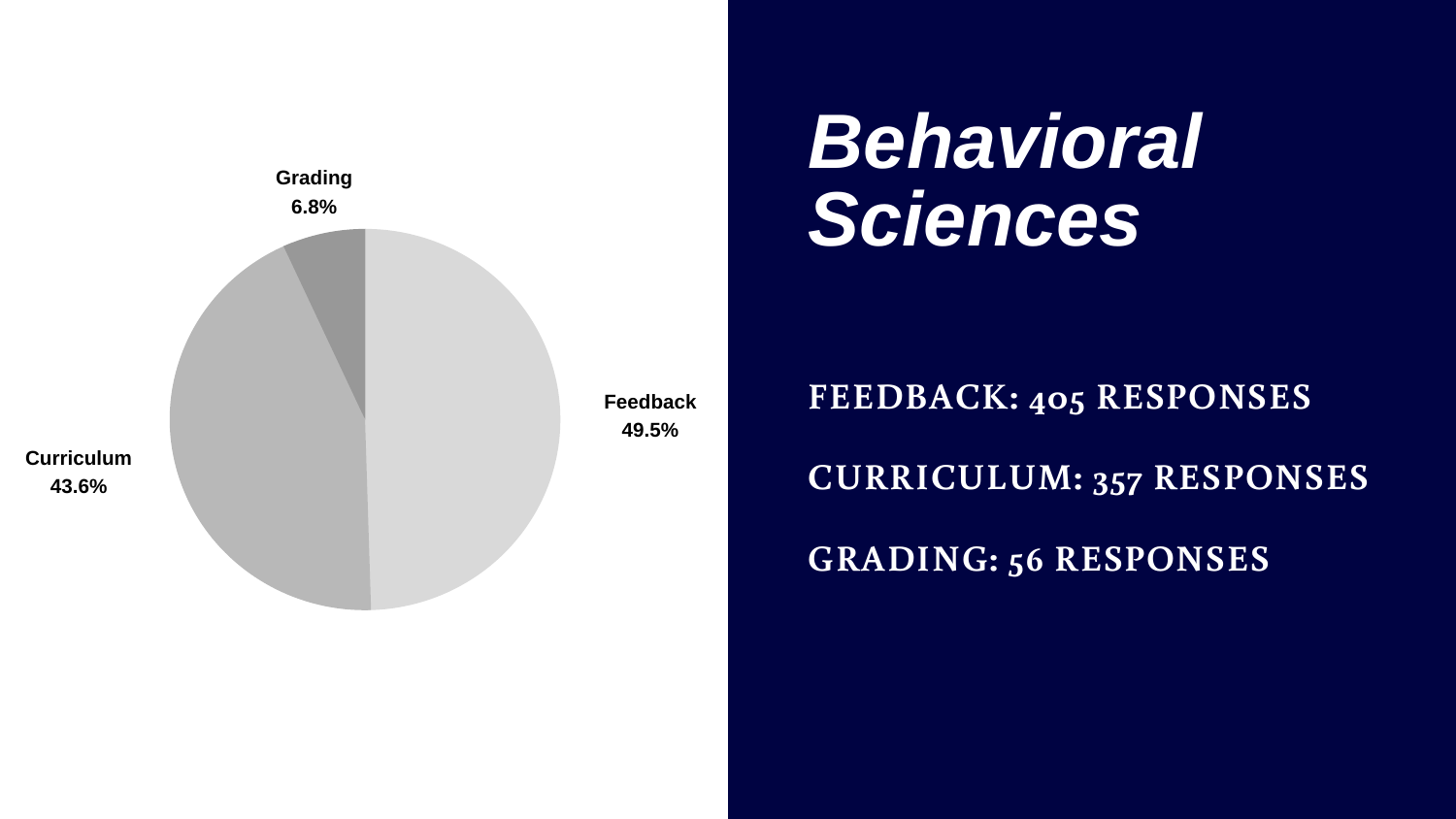## *Education*

- **CURRICULUM: 130 RESPONSES**
- **GRADING: 119 RESPONSES**
- **FEEDBACK: 118 RESPONSES**